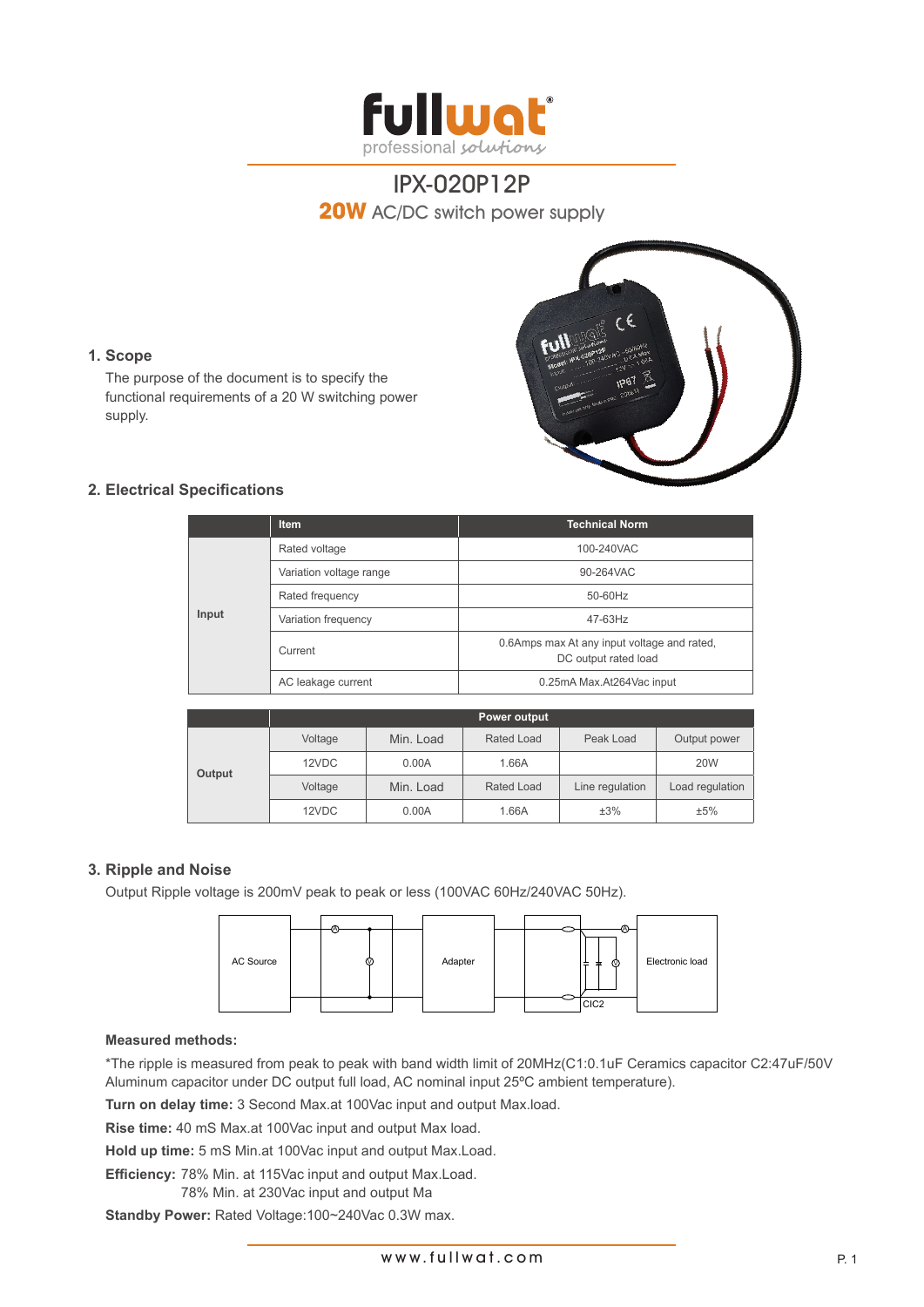

### **4. Protection function**

**Short circuit protection:** The power supply will be auto recovered when short circuit faults remove. **Over current Protection:** The power supply will be auto recovered when over current faults remove. Output voltage achieve over voltage protection point.will auto protection without output.be capable of auto-recovery function.

## **5. Environmental requirement**

**Operating Temperature:** 0ºC to 40ºC, Full load, Normal operation. **Storage Temperature:** -10ºC to 80ºC With package **Relative Humidity:** 25%(0ºC)~75%(40ºC)RH,72Hrs, Full load, Normal operating.

## **6. Safety ande EMI requirement**

**EN62368.** Safety:Comply with EN62368. **Insulation Resistance:** 500VDC primary to the secondary input impedance of 100MΩ(Min). **Dielectric withstand Hi-Pot:** HI-POT-- primary to secondary3000Vac 5mA 1min.



**EMI standard:**Meets the Limits of EN55032 class B rules

### **7. Enclosure**

The power supply size: L59.28xW59.28xH28.5mm.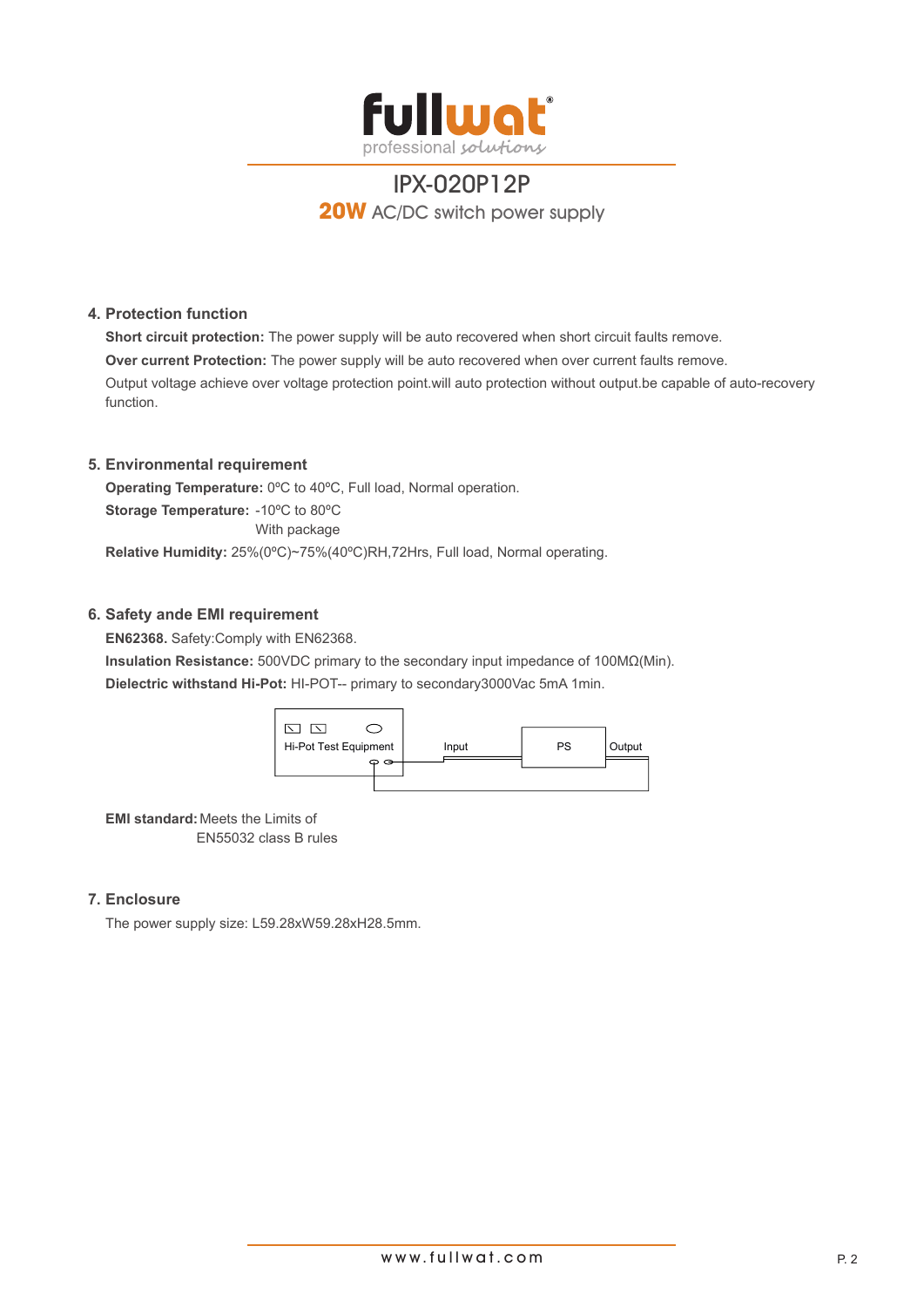

**8. Outline dimension**







**9. Label**